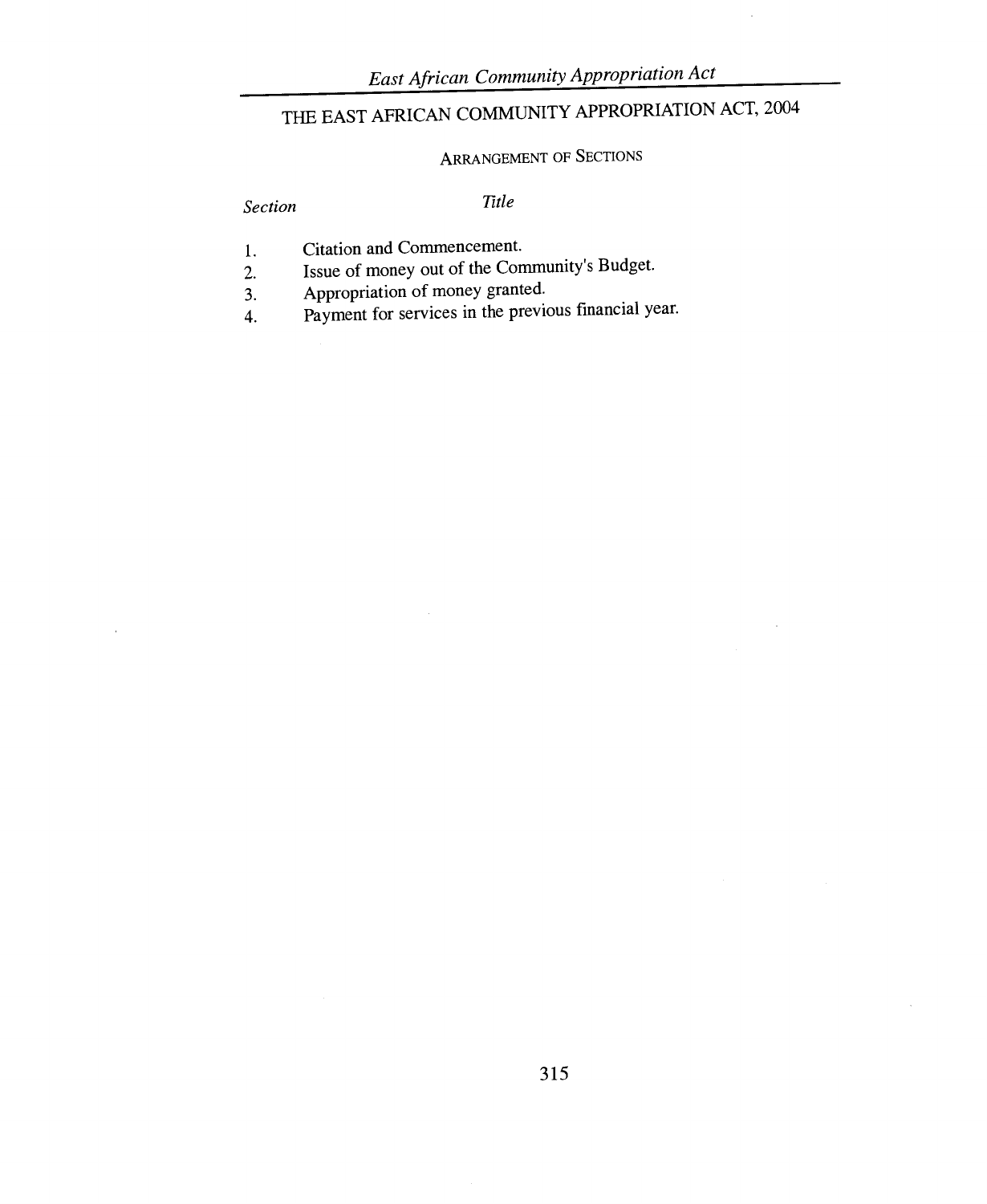$\mathcal{L}^{\text{max}}_{\text{max}}$  .  $\mathcal{L}^{\mathcal{L}}(\mathcal{L}^{\mathcal{L}})$  and  $\mathcal{L}^{\mathcal{L}}(\mathcal{L}^{\mathcal{L}})$  and  $\mathcal{L}^{\mathcal{L}}(\mathcal{L}^{\mathcal{L}})$  and  $\mathcal{L}^{\mathcal{L}}(\mathcal{L}^{\mathcal{L}})$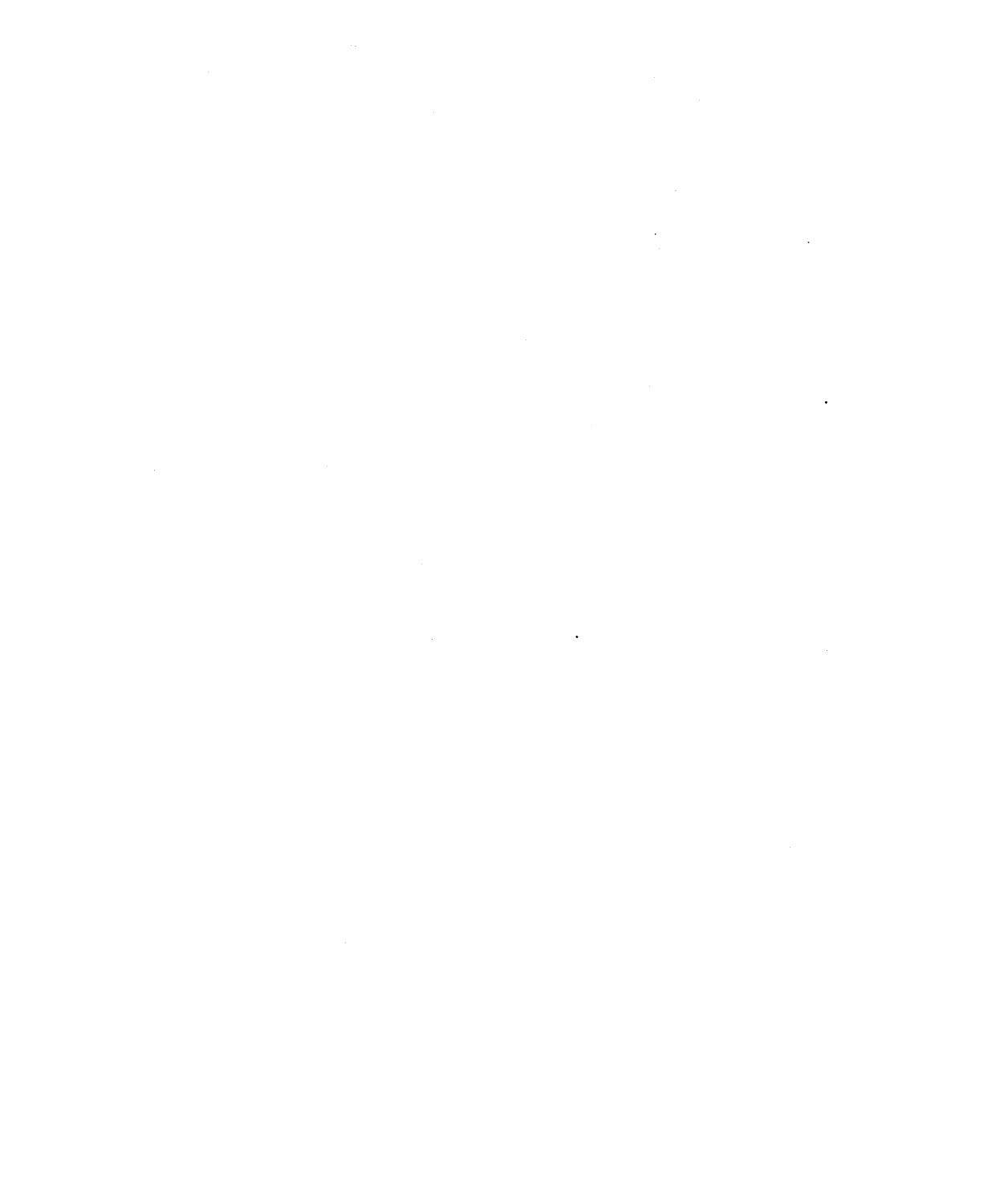

### THE EAST AFRICAN COMMUNITY

*Date of assent 9th* **October, 2003**  *Date of commencement* **1st July, 2003** 

**An Act to apply a sum of United States Dollars eight million four hundred eighty two thousand two hundred and seventy and one out of the Budget of the East African Community to meet the expenditure of the Community for the year ending on the 30th June, 2004 and to appropriate the supplies granted.** 

ENACTED by the East African Community and assented to by the President of the United Republic of Tanzania, the President of the Republic of Kenya and the President of the Republic of Uganda.

1. This Act may be cited as the East African Community Appropriation Act 2004 and shall be deemed to have come into force on the 1st day of July 2003.

2. The Secretary General may issue out of the Budget of the East African Community and apply towards the supply granted to the Community for the services of the year ending on the 30th June 2004, the sum of United States Dollars eight million four hundred eighty two thousand two hundred and seventy.

3. The sums granted by this Act shall be appropriated for the services and purposes specified in the Schedule to this Act.

4. Any part of the sums granted by section 2 of this Act which has been, or is issued from the Budget of the East African Community on or before the 30th day of June, 2004 shall be available until a date to be determined by the Council or Ministers, not being later than the 31st day of December, 2004 for making payments which become due during the year ending on the 30th day of June, 2004.

Citation and Commencement.

Issue of money out of the Community's Budget.

Appropriation of money granted.

Payment for services in the previous financial year.